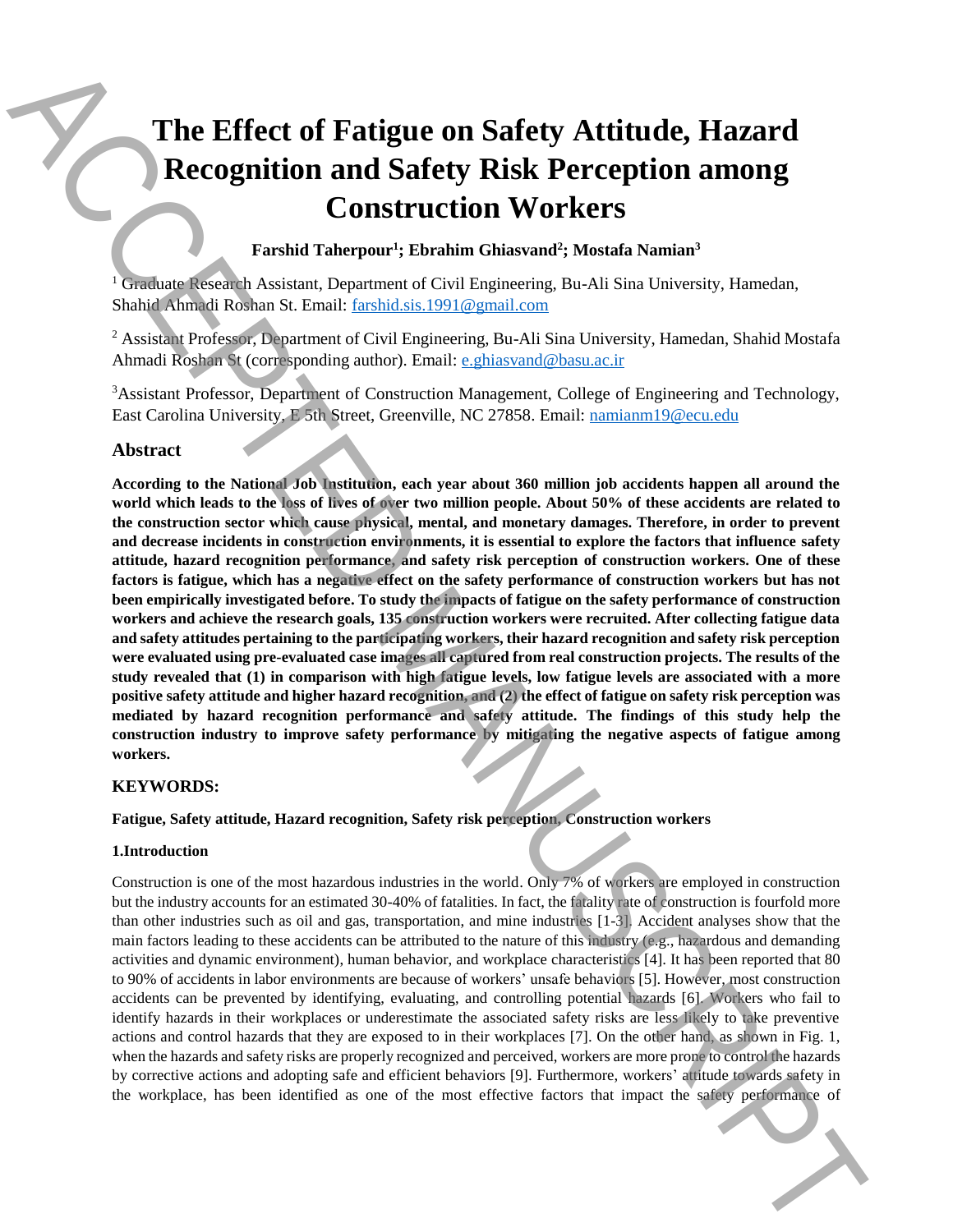construction workers [10]. There is scarce research in this area – especially in the construction industry demonstrating the interrelationship among these key factors. Therefore, the purpose of the present research is to evaluate the relationships between fatigue, safety attitude, hazard recognition, and safety risk perception among construction workers.



#### **2. Research method**

To test the proposed hypotheses, the data pertaining to 135 recruited construction workers in 48 active projects in Iran were gathered. These projects included residential (63.7%), commercial (17%), industrial (6.7%), and infrastructure (12.6%). The approached projects were located in Hamadan (29.6%), Yasouj (20.7%), Tehran (18.5%), Shiraz (15.6%), Gachsaran (8.1%) and Zanjan (7.4%). The participants' age and job experience ranged from 21 to 58 ( $M =$ 37) and 5 to 36 (M = 19), respectively. Among the workers, only 24 workers (18%) asserted that they had received formal safety training. Construction can control in Figure is cleared to the case of the fibre action in the property control in the construction of the construction of the construction of the construction of the construction of the construction

Upon the completion of gathering demographic information, with the permission of the on-site project manager, workers were randomly selected and interviewed. The fatigue level, safety attitude, and safety performance of the participants were gathered in four complementary and separately stages during one site visit. First, the fatigue level of each worker was gathered by using a widely-adopted subjective fatigue scale (OFER) [11]. Next, the participants answered 10 validated questions to measure their safety attitude using an 11-point Likert Scale.

After gathering data related to workers' fatigue and safety attitude, workers' hazard recognition ability and safety risk perception were measured using case images all pre-evaluated by a specialized council of experts. In each stage, workers voluntarily and anonymously participated in the study and they were assured that their information will be confidential but only used for promoting construction safety [12].

#### **3- Results and discussion**

#### **Phase I: Direct effect**

The results show a statistically significant correlation between workers' fatigue and safety attitude ( $\beta$  = -0.47; T-Value= 6.2; p<0.001). Also, a negative effect of workers' fatigue on their hazard recognition performance is observed  $(\beta = -0.35; T\text{-Value} = 3.88; p<0.001)$ . In addition, the data analysis shows a significant positive correlation between workers' safety attitude and hazard recognition ( $\beta = 0.47$ ; T-Value= 6.58; p<0.001). Finally, the results indicate the direct impact of hazard recognition on workers' safety risk perception ( $\beta = 0.86$ ; T-Value= 30.34; p<0.001).

#### **Phase II: Indirect effect**

The research reveals that safety attitude has a mediating role in the relationship between fatigue and hazard recognition performance (Indirect Coefficient= -0.225; T-value= 4.42; p<0.001). However, the results demonstrate that the relationship between fatigue and safety risk perception is mediated by hazard recognition operation (Indirect Coefficient= -0.303; T-value= 3.86; p<0.001). Finally, hazard recognition performance mediates the relationship between safety attitude and safety risk perception (Indirect Coefficient=  $0.41$ ; T-value=  $6.33$ ; p $\geq 0.001$ ).

#### **Phase III: The total effect**

In this model, a structural analysis and hypothesis testing of the total effect of fatigue on safety risk perception were conducted. As shown in Table 1, the total effect of safety attitude and hazard recognition performance on the relation between fatigue and safety risk perception is statistically significant and negative (Indirect Coefficient= -0.194; Tvalue= 3.906; p<0.001).